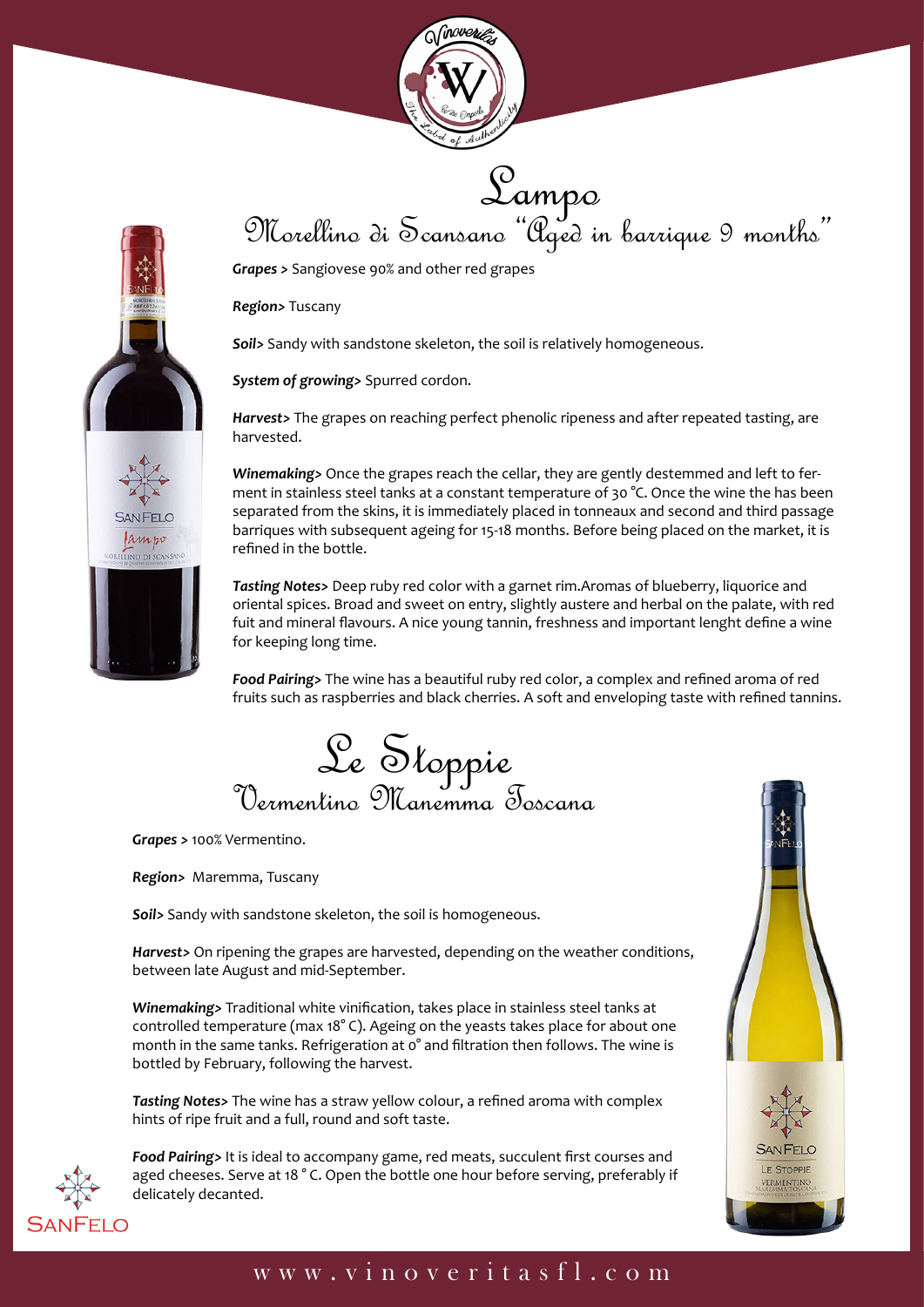





*Grapes >* 100% Pinot Noir.

*Region>* Maremma, Tuscany

*Soil>* Sandy with a skeleton of a particularly abundant sandstone nature.

*Harvest>* The grapes on reaching perfect phenolic ripeness and after repeated tasting, are harvested in the first week of September. Harvesting is done manually, the grapes are carefully selected and put into 3ql "mastelle".

*Winemaking>* OOnce the grapes reach the cellar, they remain in the "mastelle", where alcoholic fermentation takes place for about a week, followed by manual fulling twice a day. Ageing, after separating the skins from the wine, the latter is transferred to French Oak barriques for 18-24 months; during this period it is regularly subjected to batonnage. After a slight filtration, it is refined in the bottle for a further 12 months.

*Tasting Notes>* The wine has a light ruby red color. On the nose are perceived hints of red fruits and spicy notes. The palate is well balanced, excellent acidity and refined tannins, which give the wine a perfect aromatic concentration.

*Closure>* Cork

Cabernet IGT

*Grapes >* 100% Cabernet Sauvignon

*Region>* Tuscany

*Tasting Notes>* Ruby red color, a complex and sophisticated scent of ripe red fruits, a soft and smooth taste with velvety tannins.

*Food Pairing>* Beef and Venison.

*Closure>* Cork



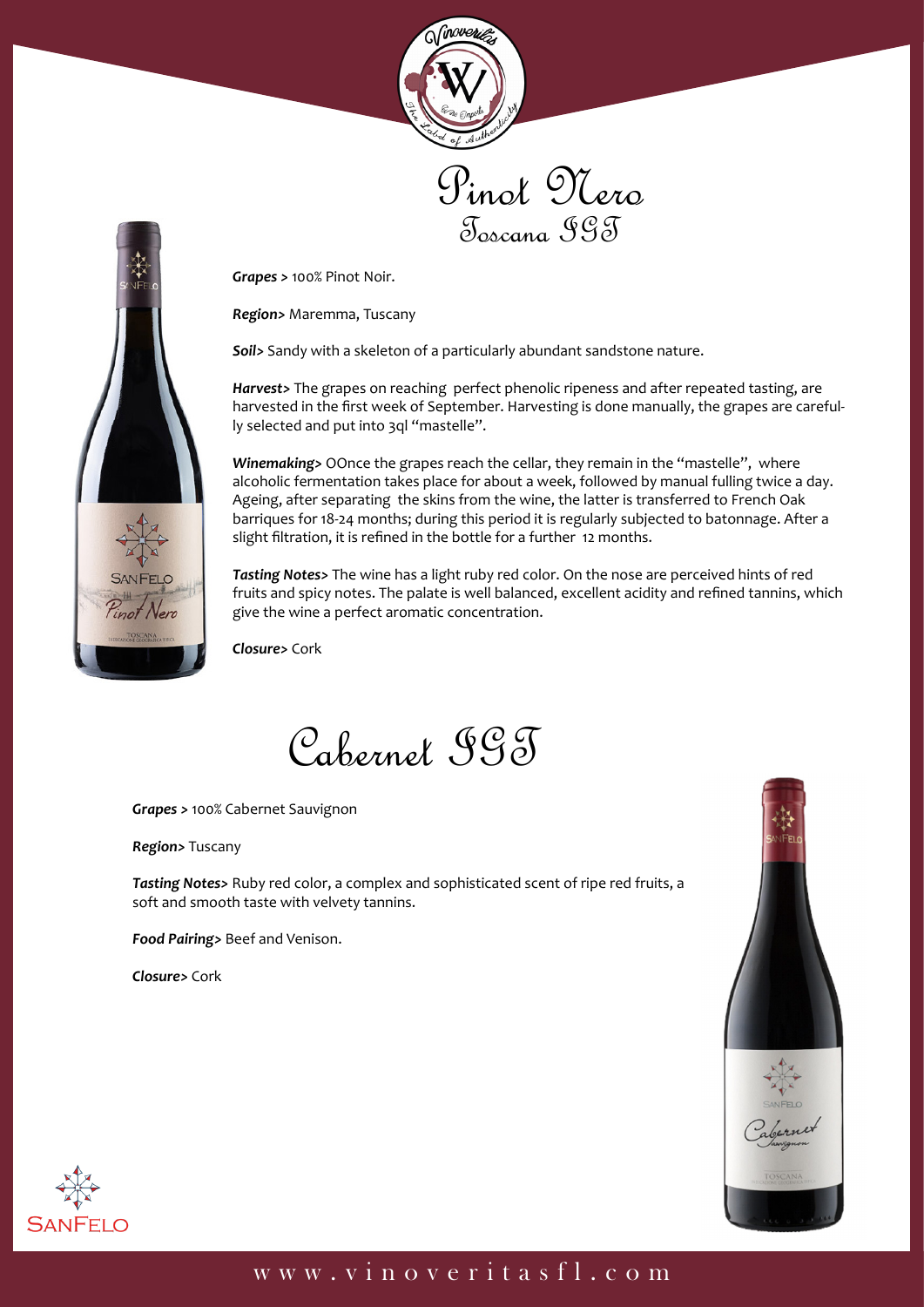

## Balla la Vecchia Aged in barrique 9 months

*Grapes >* 50% Cabernet Sauvignon , 50% Merlot

*Region>* Maremma, Tuscany

*Soil>* Sandy with sandstone skeleton, the soil is rather homogeneous.

*System of growing>* Spurred cordon.

*Harvest>* Takes place in three separate periods, between mid-September and late October.

*Winemaking>* Vinification takes place in stainless steel tanks at a controlled temperature (30°). After filtration, it is put on the market in June following the harvest.

*Tasting Notes>* The wine has a ruby red colour, an intense and elegant aroma with hints of red berry fruit, with a soft, round and enveloping taste.

*Food pairing>* Blue cheese, Red meat stew, roasted and grilled meat, game, aged cheese.

*Closure>* Cork

*Alcohol content>* 13.0%

*Serving temperature>* 18-20°C

Viognier Maremma Toscana DOC

*Grapes >* Viognier

*Region>* Maremma, Tuscany

*Soil>* Sandy with sandstone skeleton, the soil is homogeneous.

*Harvest>* Ripe grapes are harvested, according to weather conditions, between late August and mid-September.

*Winemaking>* Grapes, once reached the cellar, are soft pressed and the fermentation takes place in tanks at controlled temperature (max 18 ° C) and a 10% of the grapes made the fermentation in big barrel of 5 hl with daily batonage. After this, took place the aging on the lees of wine, in the same tanks. Follow a cooling process to  $\degree$ C and a filtration phase. The wine is bottled within April following the harvest.

*Tasting Notes>* The wine comes in a straw yellow color, an intense and elegant scent with hints of flowers and fruit with white flesh and an intense taste, full and round.



*Food Pairing>* Fish-based main dishes, Fish-based pasta or rice dishes, Main dishes featuring white meats, Sushi



*Serving temperature>* 8-10 ° C

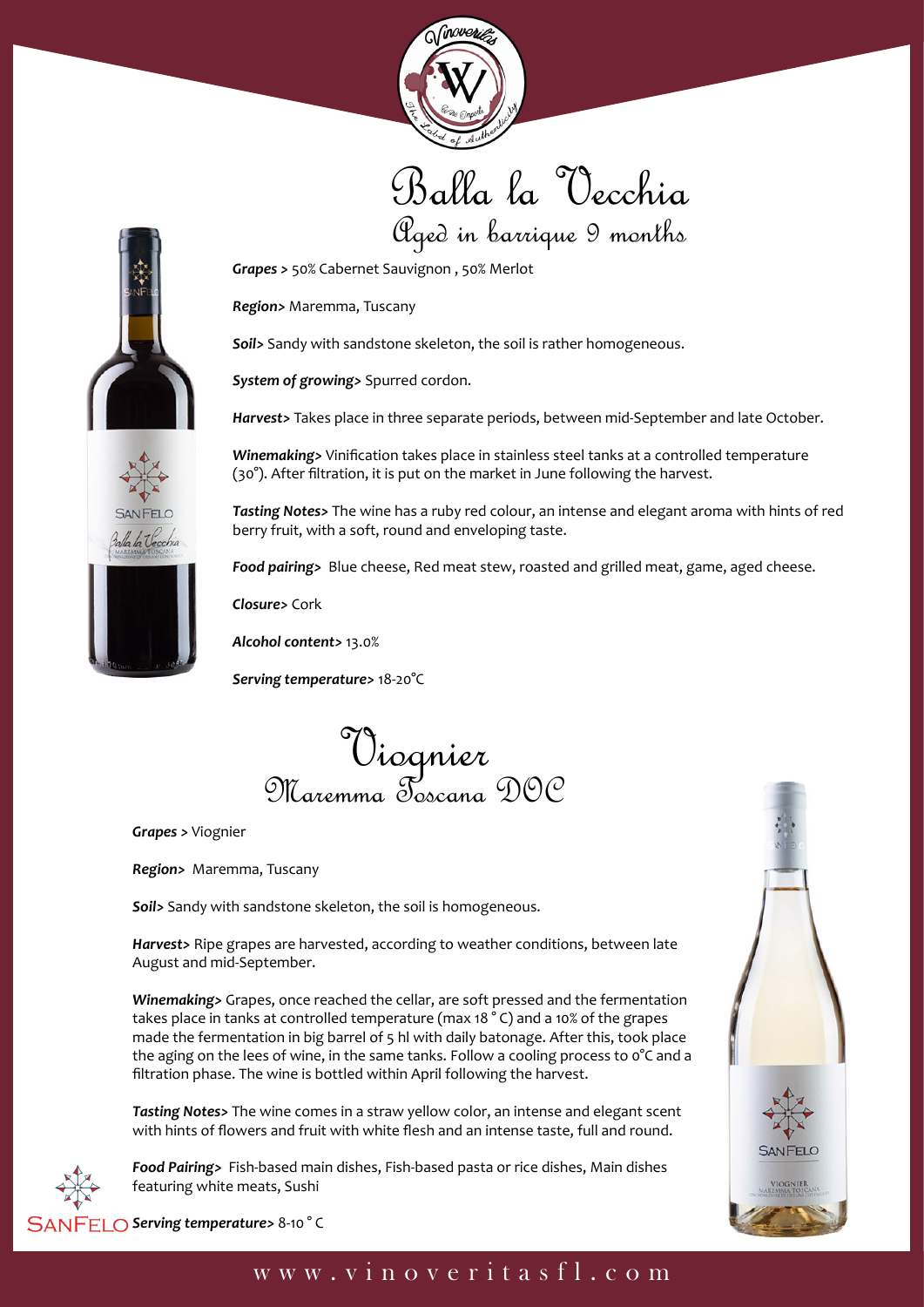

# Metodo Classico Millesimato

*Grapes >* Vermetino

*Soil>* Sandy soil with a skeleton of sandstone, the ground is rather homogeneous.

*System of growing>* Cordon spur.

*Harvest>* Ripe grapes are harvested, according to the good acidity and residual sugar, in picking box of 20 kg.

*Winemaking>* The grapes are pressed whole to obtain an extraction of 50%, the vinification takes place in stainless tanks at controlled temperature (max. 18°C). After this the wine have the aging on the vinification yeasts for about one months in the same tanks. Follow a cooling process to 0°C and a filtration phase. On March, there is the second fermentation in bottle according to the method Champenoise.

*Bottling period>* March

*Disgorgement>* After 48 months on the yeasts

*Tasting Notes>* It has a yellow color, fine perlage, consistent. To the nose, rich with hints of yeast and crust of bread. In a full and balances mouth with a pleasant acidulous finish.

*Serving temperature>* 4-6°C

Aulus IGT

*Grapes >* 100% Cabernet Sauvignon

紫

**SANFELO** MILLESIMAT

*Soil>* Sandy with a skeleton of a particularly abundant sandstone nature.

*Harvest>* Our perfect climatic conditions allow the grapes to ripen evenly, therefore on reaching perfect phenolic ripeness and after repeated tasting, are harvested by hand, selecting only the best grapes.

*Winemaking>* Once the grapes reach the cellar, they are delicately destemmed. Half of the grapes carry outtheir alcoholic fermentation in barriques with manual fulling and the other half in stainless steel tanks at a constant temperature of 30 ° C. The transformation from grape into wine requires about a week, followed by a maceration on the skins ranging from 2- 6 days. Once the skins have been separated from the wine, it is immediately placed in 2.25 hl barriques where it is aged for 18-24 months. After a slight filtration, it is refined in the bottle for a further 12 months.

*Tasting Notes>* The wine shows a beautiful intense ruby red colour, a complex and refined aroma of ripe red fruits, a soft and enveloping taste with velvety tannins.